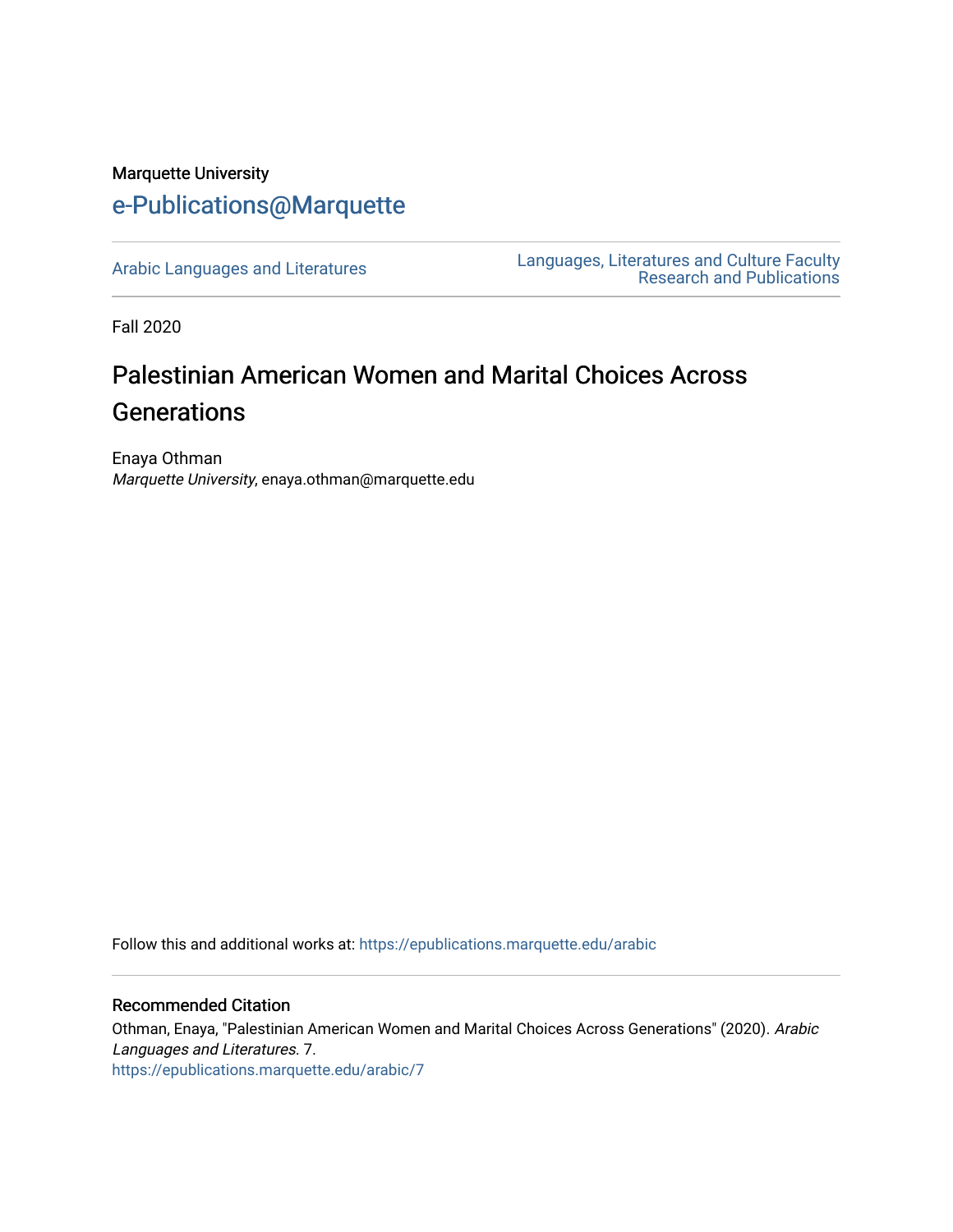**Marquette University**

# **e-Publications@Marquette**

# *Arabic Languages and Literatures Faculty Research and Publications/College of Arts and Sciences*

#### *This paper is NOT THE PUBLISHED VERSION***.**

Access the published version via the link in the citation below.

Journal of American Ethnic History, Vol. 40, No. 1 (Fall 2020): 70-91. **DOI**. This article is © University of Illinois Press and permission has been granted for this version to appear in [e-Publications@Marquette.](http://epublications.marquette.edu/) University of Illinois Press does not grant permission for this article to be further copied/distributed or hosted elsewhere without the express permission from University of Illinois Press.

# Palestinian American Women and Marital Choices Across Generations

#### **ENAYA HAMMAD OTHMAN**

### Abstract

*This paper examines Palestinian women's marriage preferences and the ways they incorporate national/cultural elements into their self-initiated marriage process in order to mitigate the reactions of their families and local community in Milwaukee, Wisconsin. Marriage decisions among Palestinians in diaspora are a complex affair defined by notions of nationalism, kin relations, and religion, with their inherent gendered aspects. These notions reveal an array of actions and choices that testify to the ways in which women build strategies to deal with their*  realities and increase their agency. Their access to higher education, careers, and residences in multi-cultural *locations allow them to redefine gender roles and control their marriage choices. Intermarriage outside their ethnic and national groups, increase in marriage age, and marriage processes that are self-initiated yet devised and presented in the form of customary marriage patterns emerge as visible phenomena among secondgeneration Palestinian Muslims. The decreasing number of suitable potential spouses drives a considerable number of Palestinian American women to look outside their national and ethnic group for marriage partners, thereby prioritizing their universal, religious identity as Muslims over Palestinian ethnic identity. This study uses oral interviews and community observation to examine how Palestinian Muslim women maintained some*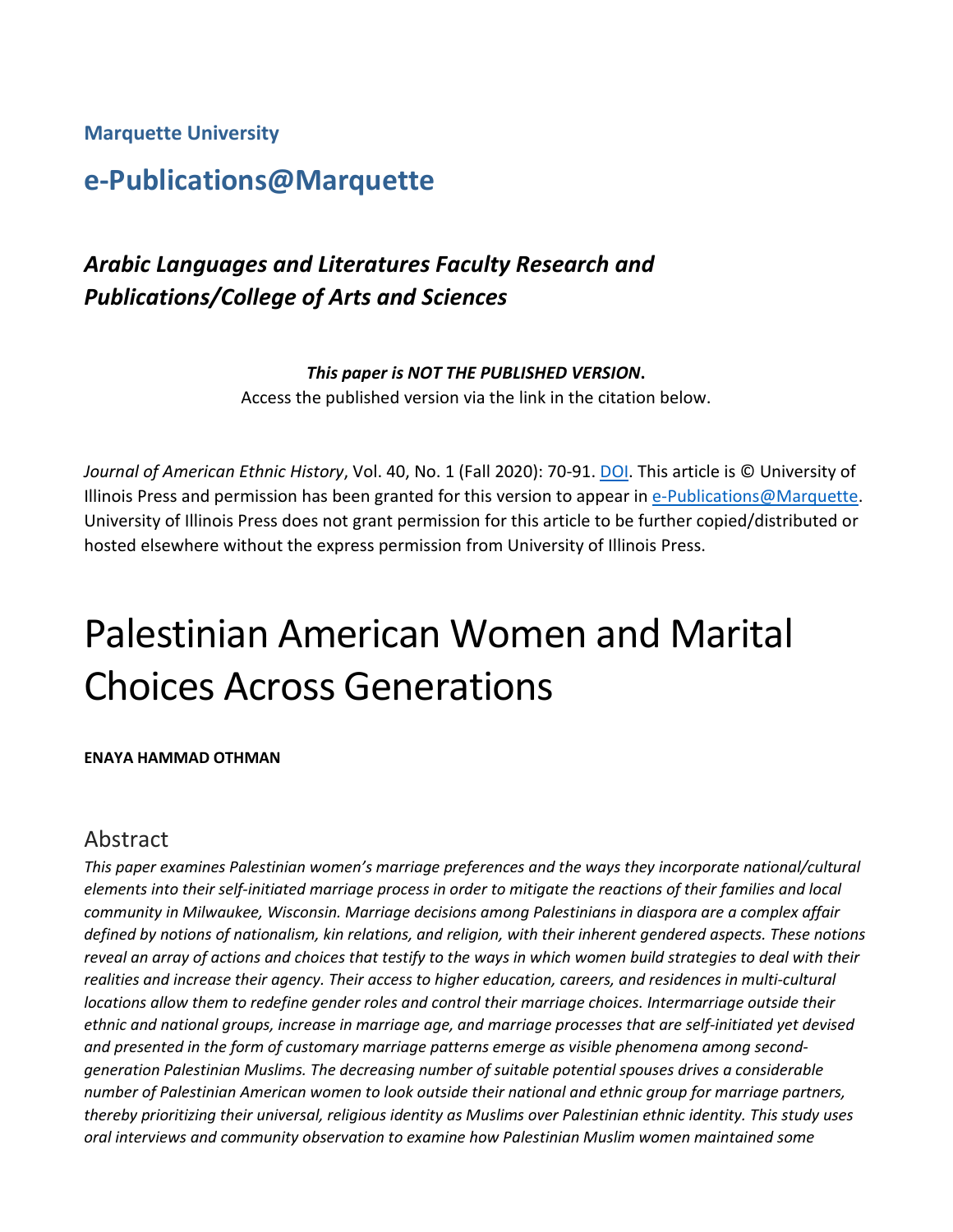*symbolic customary practices and challenged others by conceptualizing, utilizing, and modifying their group cultural and religious values in order to expand the boundaries of their gender roles and increase their power in negotiating marriage choices.*

## INTRODUCTION

This study explores the marriage patterns among Muslim Palestinians in Milwaukee, Wisconsin, with a focus on two distinctive periods: the 1950s**–**1980s and 1990s**–**2000s. The study reflects women's perspectives on partner criteria, family involvement, and wedding celebrations as cultural particularities that have been confirmed, transformed, or challenged in relation to the demographic and social environments and the strategic use of multiple, fluid, and more prevailingly Muslim identities. The study utilizes forty oral interviews conducted with immigrant and second-generation women members of the Palestinian community in Milwaukee.<sup>1</sup> Milwaukee is representative of a mid-sized American city in the Midwest with a significant increase in its Muslim population since the early 1990s. It is also home to a large and growing number of Muslim institutions and mosques. Of the Arab residents in Milwaukee, Palestinian Muslims have been the largest population since their arrival in significant numbers after WWII.<sup>2</sup> They have made significant contributions to definitions of Arab and Palestinian nationalism and to the social, political, and cultural activities of the Muslim communities in the area.<sup>3</sup> As a member of the Arab and Muslim community in Milwaukee for the last three decades, I use my personal observations in addition to scholarly research, community members' photographs, and focus-group discussions. The majority of the interviews were conducted between 2010 and 2018 by a group of college student interviewers. The interviewers were trained in the methods of conducting oral history interviews through the Arab and Muslim Women's Research and Resource Institute (AMWRRI)<sup>4</sup> workshops and by taking a college class at Marquette University on Muslim women in the United States. The methods of collecting in-depth oral interviews were major components of the class's educational objectives. Two of the interviews were conducted by the author in 1997 as part of a graduate research project. Most of these interviews were conducted in English. Two interviews were conducted in both Arabic and English. Interviewees have been given pseudonyms to conceal their identity.

This paper reveals the existence of multiple discourses that uncover the complexity and contradiction of Palestinian women's realities as reflected in marriage patterns. In Milwaukee, Palestinian Muslim women have experienced different kinds of marriage processes depending on the period they/ their parents arrived in the United States, their education level, availability of compatible Palestinian spouses, and socialization outside their parents' national origins. In addition, Palestinians' historical and contemporary reality as a stateless population has greatly contributed to the preference of Palestinian women to marry a partner from the same cultural background if a suitable partner is available. This preference is part of the dynamic between diaspora and homeland in which a feeling of disparity regarding their displacement and the unjust treatment of their people in the homeland strengthen their identity as Palestinians. In this way, while women tend to select their own spouses, maintenance of marriage customs is a form of resistance to sustain their existence as a national and cultural group. Thus, the shift to religious identification among American Palestinians does not mean the dismissal of homeland national politics, identity, and practices. On the contrary, Benedict Anderson's notion of "long-distance nationalism" is strong among Palestinians living in diaspora. Women's endeavors and belief in safeguarding and protecting their group heritage and customs are related to living outside their homeland and in a multi-cultural location, which enables them to inhabit "diasporic identities" and is a reflection of living "in translation" and speaking "two cultural languages, to translate and negotiate between them," as Stuart Hall has noted.5 However, there is a great deal of intersection between Palestinian nationalism, homeland kin relations (loyalty to clan, village, town, and region), and a reformed version of religiosity that operate in varying degrees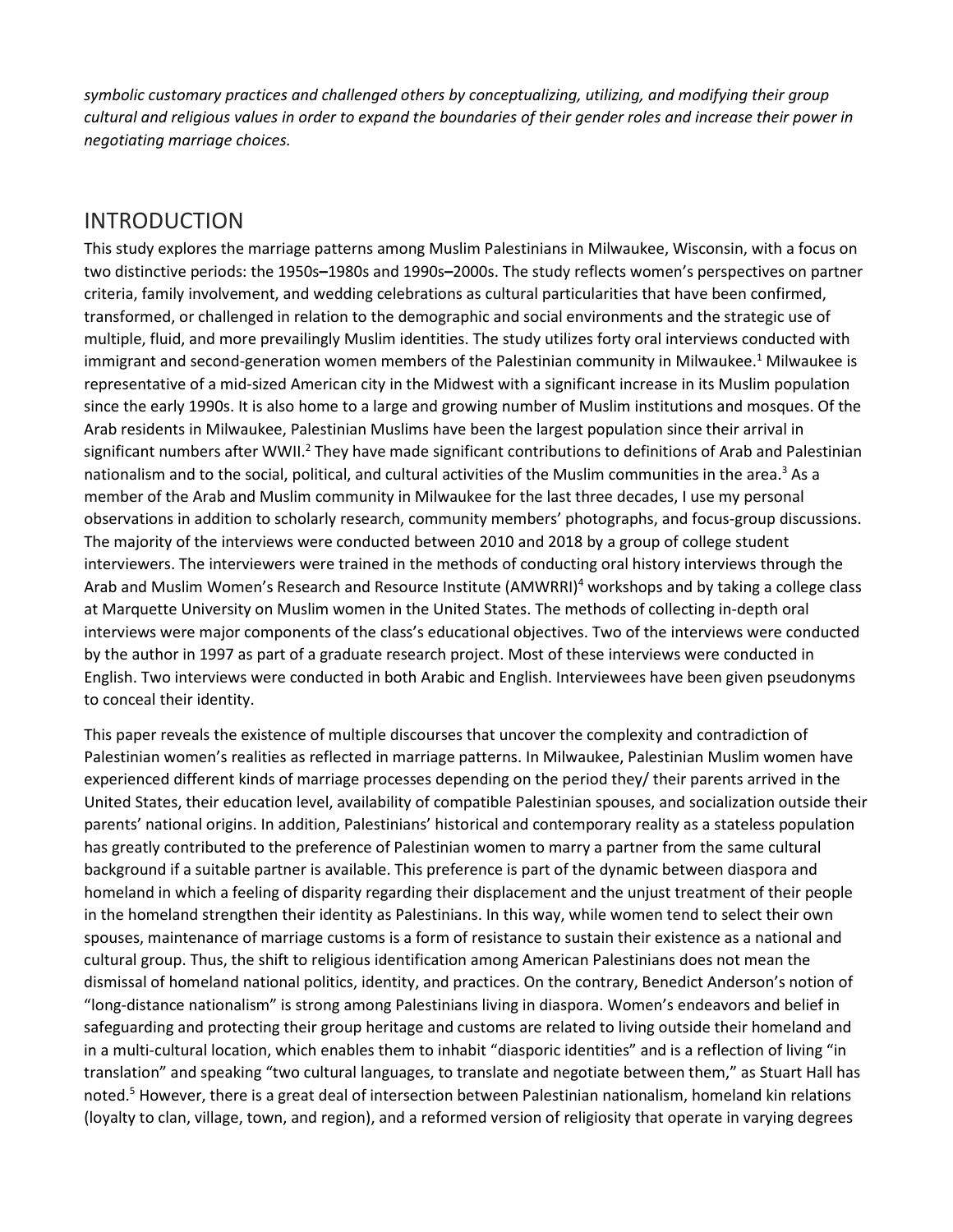among both immigrant and second-generation American Palestinians. These intersections can either restrict or increase women's agency in mate selection and marriage processes. Women cope with restrictions and find ways both to pursue their own choices and to satisfy parental/cultural expectations.

Among the second-generation, two age groups—over thirty-five years old and twenty-two to twenty-nine years old—differ in their upbringing, ideological orientations, and marital choices due to the historical contexts in which they were born and raised. Younger second-generation women who were born after the mid-1980s challenge national and cultural customs to assert their rights as women and control their own marriage process. The involvement of religious identity as a distinct mode of cultural self-concept has brought a different dimension to their negotiation of their roles and rights despite its own in-built limitations. This means that negotiating multiple identities allows women to express a broader sense of belonging that crosses national, ethnic, and class lines; this multi-cultural belonging in their temporal and spatial contexts changes women's situations and increases their agency.<sup>6</sup> A constant rearrangement of hierarchal self-identifications reflects strategies to make social changes, including the institution of marriage and the criteria used to choose spouses. For example, for them, family-arranged in-group marriage processes are not essential to the maintenance of national customs. They do, however, incorporate cultural wedding ceremonies and rituals as a way to compensate for turning down parental and national values in marriage decisions. These ceremonies include the use of national symbols such as the Palestinian flag and *kufiyah* [headdress], national and cultural songs, and the black-and-white patterned headscarf that has become a symbol of Palestinian nationalism and resistance since the Palestinian Great Revolt under the British Mandate. The establishment of mosques and Islamic institutions since the 1980s as spaces for community activities helps enforce Islamic identity. However, the notion of diaspora, exile, and fear of losing their "Palestinianness" also influences their marriage choices, as many Palestinian women still prefer to marry a partner from the same cultural background if a compatible potential spouse is available. In any case, elements of traditional marriage patterns such as obtaining the parents' blessings, coordinating family interactions, and holding marriage ceremonies, continue as symbols of preserving Palestinian customs.

Changes in marriage standards, not only among Palestinians but also among other immigrant communities as well, "arise from the interplay between three social forces: the preferences of individuals for certain characteristics in a spouse, the influence of the social group of which they are members, and the constraint of the marriage market in which they are searching for a spouse."7 Additionally, educational and career pursuits, identification with a broader sense of belonging (i.e., religion), and diversity within the (Muslim) community are other social and cultural factors that influence marriage patterns among Palestinian Americans. Women who highlight their religious identity and adopt positions of gender equity as a means of gaining further agency and as a tool of negotiation within existing power relations also face problematic views of women's place in society. Thus, the younger generation of women, most of whom are college graduates, seek to rectify these forces and use the religious sources' emphasis on equity among all Muslims as a bargaining strategy for self-initiated relationships and intermarriages.

## HISTORICAL BACKGROUND

Few Muslim migrants settled in Milwaukee before the Second World War. Most arrivals who came after the war were Muslim Arabs and reflected the national origins of their Arab Christian counterparts who took refuge in the United States in the late nineteenth and early twentieth centuries escaping from "persecution or marginalization" as well as overpopulation and economic adversity in the Ottoman Empire.<sup>8</sup> Palestinians constituted the majority of Muslim immigrants living in Milwaukee, $9$  immigrating primarily as a result of the creation of the Israeli State in 1948 and the Israeli occupation of the West Bank, East Jerusalem, Gaza, and the Golan Heights in 1967. Palestinian immigrants were politically and culturally active. They formed organizations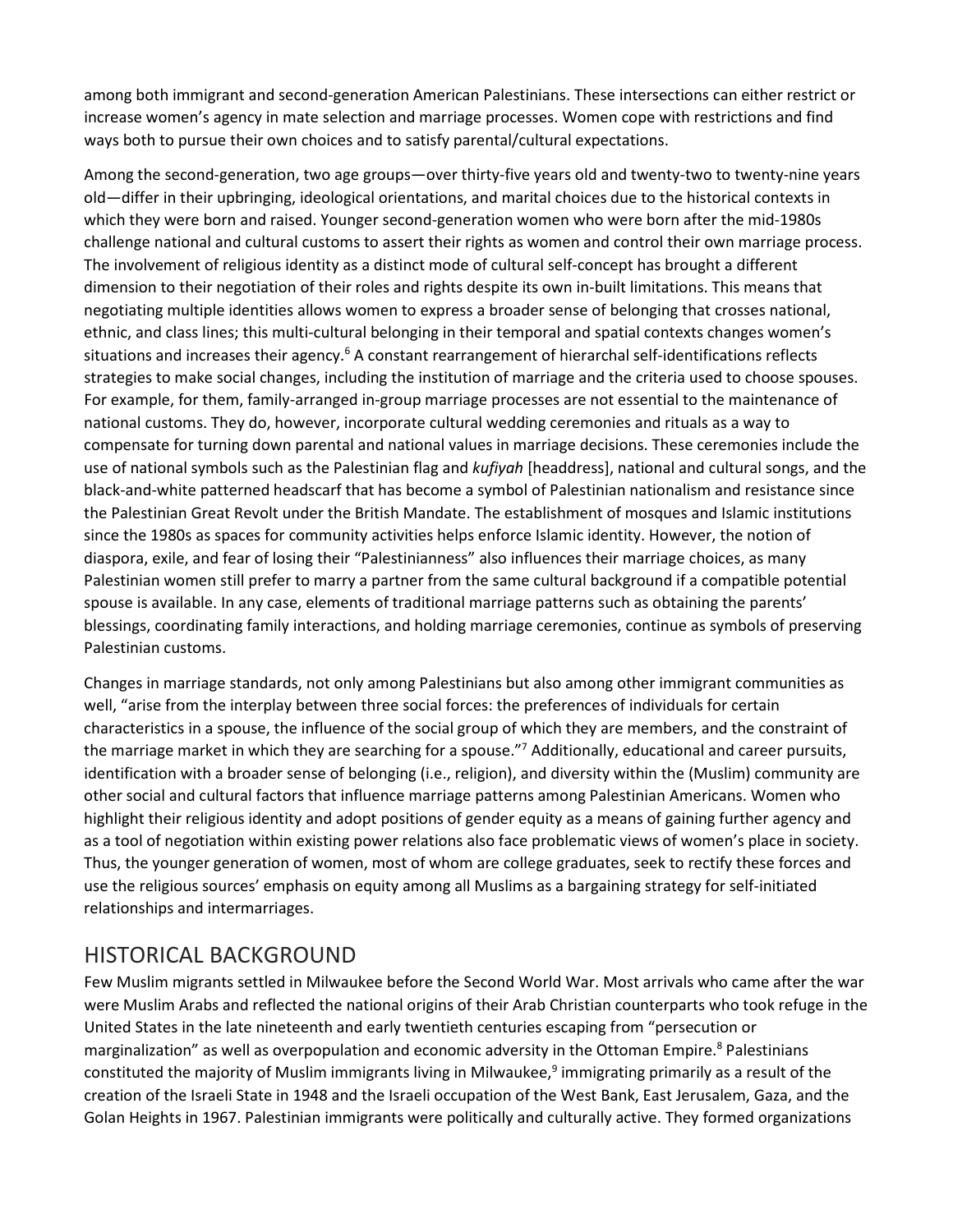that integrated the community into American political and economic processes but also expressed pride in their national homeland and advocated for Arab culture and Pan-Arabism.<sup>10</sup> The politics of inclusiveness allowed the Palestinian community to emphasize both their Arabism (and other narrow identities that reflects loyalties to region, town village, and tribe), and Americanism—especially within the community's local, regional, and national organizations such as the Arab Student Organizations (1960s and 1970s), the Arab American Association of Milwaukee (1960s), and hometown organizations and societies (e.g., al-Bireh Society, American Ramallah Federation). $11$ 

In the last three decades, Milwaukee became the destination for a significant number of Muslim immigrants from around the globe, particularly from South Asia and Arab countries where the political and economic climates led to an increased number of emigrants. These migrants strongly identified as Muslims and affected the way Arab Muslim communities perceived themselves in relation to their ethnicity and religion. This trend was part of global Islamic revival movements fueled by an increase in religious education and spread with advancements in communication.<sup>12</sup> Indeed, locally and globally, a host of factors aided the Islamic movements, including the ongoing Arab-Israeli conflict and the War in 1967 with its territorial occupations. These events resulted in feelings of despair and betrayal among people across Arab countries, which caused them to question the legitimacy of their national governments. Other events, such as the civil war in Lebanon between 1976 and 1990, the Iranian Revolution of 1979, the Palestinian uprising in 1987, and the Gulf War in 1990, strengthened the Islamic mobilization in the Arab world and in their diasporas.<sup>13</sup>

The Islamic identity of the new wave of Arab and South Asian (mainly from India, Pakistan, and Kashmir) immigrants took precedence over their national and ethnic identities.<sup>14</sup> The new immigrants played a major role in emphasizing the need for Arab American communities to establish Muslim institutions in order to preserve their Islamic faith. These efforts led to the establishment of the Islamic Society of Milwaukee (ISM) in 1980, which now functions as a major religious and cultural center for the community.<sup>15</sup> The mosques and Islamic centers in the Greater Milwaukee Region include the ISM Main Center (and its K**–**12 school) and its two new Mosques: ISM Brookfield West and ISM University East.16 In addition, there are other Sunni Muslim mosques and centers, such as Masjid al-Quran, Masjid al-Dawa, Masjid al-Huda (with its newly established school in 2016), the Islamic Resource Center, the Turkish American Society, and most recently, Rohingya Masjid Mubarak.17 These organizations emerged as possible replacements for the national secularist movements that failed to solve the myriad political, social, and economic problems faced by people throughout the Arab world. Prioritizing religious identity validated the socialization patterns and self-initiated marriages outside the national group.

# FROM CROSS-BORDER BRIDES TO CROSS-BORDER GROOMS: ENDOGAMOUS **MARRIAGES**

Palestinian national identity along with homeland kin relations (loyalty to clan, village, town, and region) still operated strongly among the Palestinian diaspora as a result of witnessing the reality of the situation in the homeland through visits, learning about Palestinian experiences under Israeli occupation including lives in refugee camps in Arab countries through social media and technological communication, and immigrants communicating their recollections of colonial experiences of oppression to the subsequent generations. In addition, Arab and Palestinian organizations connected immigrants to their cultural roots and encouraged immigrants' children to interact within their own national and ethnic groups. Local and regional homeland organizations enforced kinship/regionalism (i.e., by marrying from the same village, town, and even clan or extended family), and they simultaneously advocated for pan-Arabism and a Palestinian national cause.<sup>18</sup> They provided a means through which immigrants could donate their time and money to their national cause. The speakers at community conventions usually called for Arab unity, addressed the treatment of Palestinians under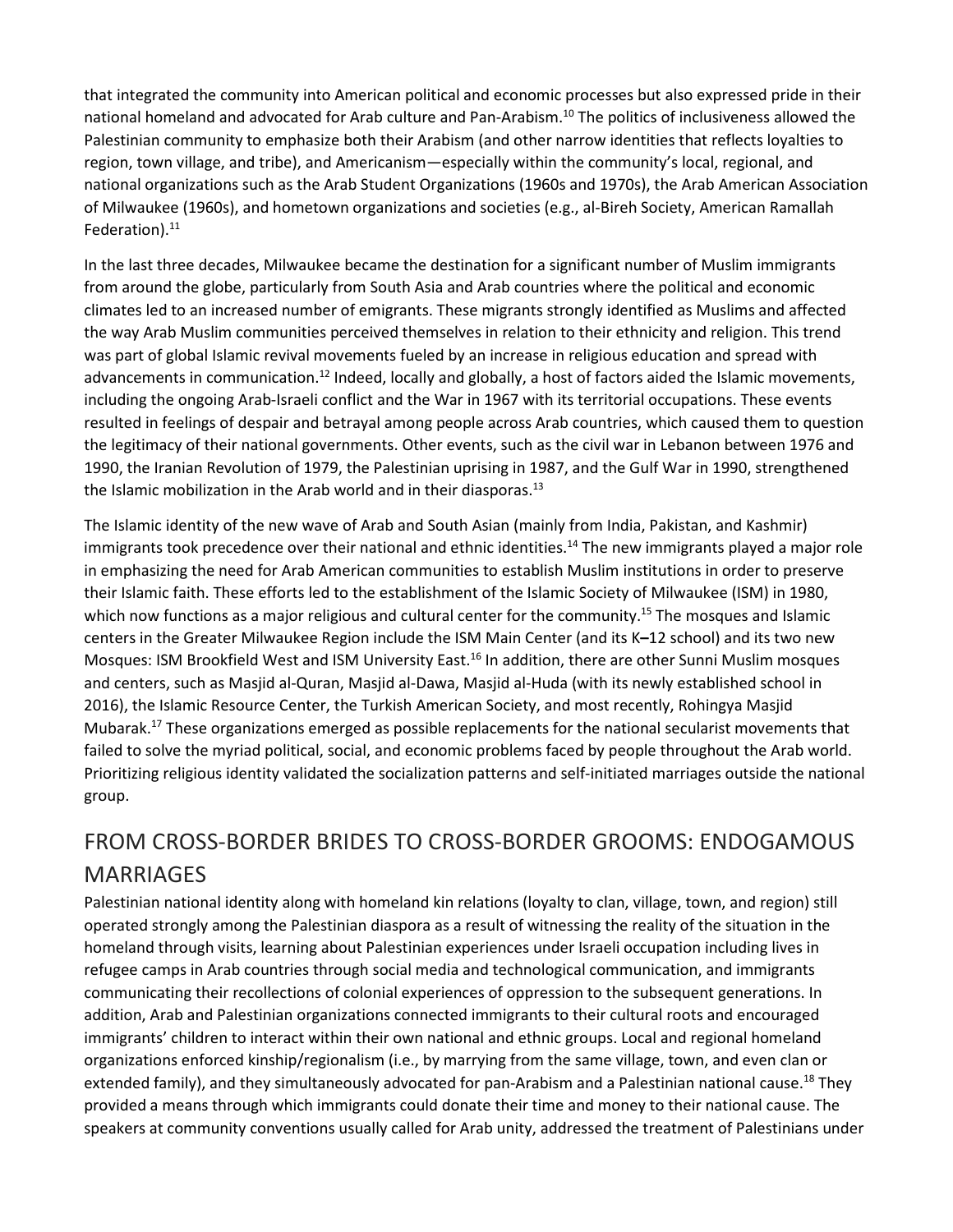Israeli occupation, and discussed how to support the struggle for Palestinian statehood. Asma, who migrated from al-Bireh in 1966, commented on the function of the al-Bireh convention and her activities during this period, affirming "that [the convention] was for Palestine." She continued: "We used to raise money and so my daughters were involved; we were involved. I was involved [also] with the Rabitatilmara (Federation of Palestinian Women). We used to own a club and that was long time ago on North 27th street and St. Paul Street."<sup>19</sup> The intersection between local and national loyalties is a component of the ongoing struggle of selfhood and nationhood since the nineteenth-century *Nahda* discourse of the Arab cultural renaissance. During the period between the 1950s and the 1980s, the Milwaukee Muslim community was composed mainly of Arab immigrants who succumbed to deeply ingrained nationalist ideologies, particularly with regard to Arab unity and the Palestinian national cause.<sup>20</sup>

Muslim women of this wave came as young brides joining their husbands who had previously lived in the United States for some years before they went "back home" to marry.<sup>21</sup> Few women migrated along with their families as sisters or daughters, and fewer migrated alone as single women.<sup>22</sup> Most of the Milwaukee Palestinian women who arrived in the 1950s through 1970s had either elementary, secondary, or high school diplomas. Their husbands, who usually had arrived to get education or work at stores and factories, obtained higher education or started their own businesses, including convenience stores and gas stations, in a couple of years.<sup>23</sup> This trend paralleled other American families of the 1950s, where husbands typically had more education than their wives.24 Most of the Palestinian women who migrated between the 1950s and 1970s came from the Ramallah region and from cities, town, and villages such as Al-Bireh, Beiteen, DayrDibwan, Atara, and Jeljlyah.<sup>25</sup> These women generally married between the ages of sixteen and twenty. Women from smaller villages and towns such as Jeljliyah usually got married by the age of sixteen or seventeen. Each woman has a unique story about her marriage process, but arranged marriages and early marriage age are common in their stories. Their marriages were also strictly endogamous; marrying outside the national or religious group was improbable, and marrying from the same village, town, or kinship was prioritized.<sup>26</sup> For example, six of the nine interviewees in this group were from Al-Bireh and married to men from the same town and/or *Hamula* (clan). Three of these were married to a relative of their mother or father. These marriages were arranged by their families based on considerations such as maintaining kin relations, keeping property within the family/kin circle, or forming relations with a so-called good family. Parental pressure from both families had a very strong influence on the decision of both potential spouses to consent to the marriage. Most of the immigrant interviewees indicated that arranged marriages meant that their families were involved in all stages of marriage preparation especially the initial stage of selecting and accepting the potential spouse. Sometimes a well-known woman or man acted as town matchmaker. Known as *simsararayas*, brides' intermediaries, these would be consulted to find an eligible young woman. Prior to a man's visit to Palestine, his family already would know about the purpose of this visit and engage in the search for a suitable bride. There were certain criteria for the match of a woman to the man; the primary criteria were the prestige and reputation of the family and its compliance with aspects of their own social class. The mother would conduct this search in the same area, clan, or village; cousins and relatives were favored above all. If she was unable to find one within this circle, she would go outside it. When a suitable girl was located, a background check would take place on the potential bride's behavior, her looks, educational level, and family reputation, and if positive, the groom's family would make a visit to ask for the girl's hand in marriage. The bride's family also completed their own background check, and then the potential spouses met under family or community surveillance to make the marriage decision in a short time.

Most of the interviewees revealed that they agreed to marry based on a combination of their parents' judgment and their own consent. A potential groom who resided in the United States was considered an advantage; many young women viewed this as a chance for a better life for themselves and greater educational and economic opportunities for their future children. Putting aside their lower agency in migrating, cross-border marriage migration enhanced the position of women in most cases.<sup>27</sup> For them, arranged marriages were the usual and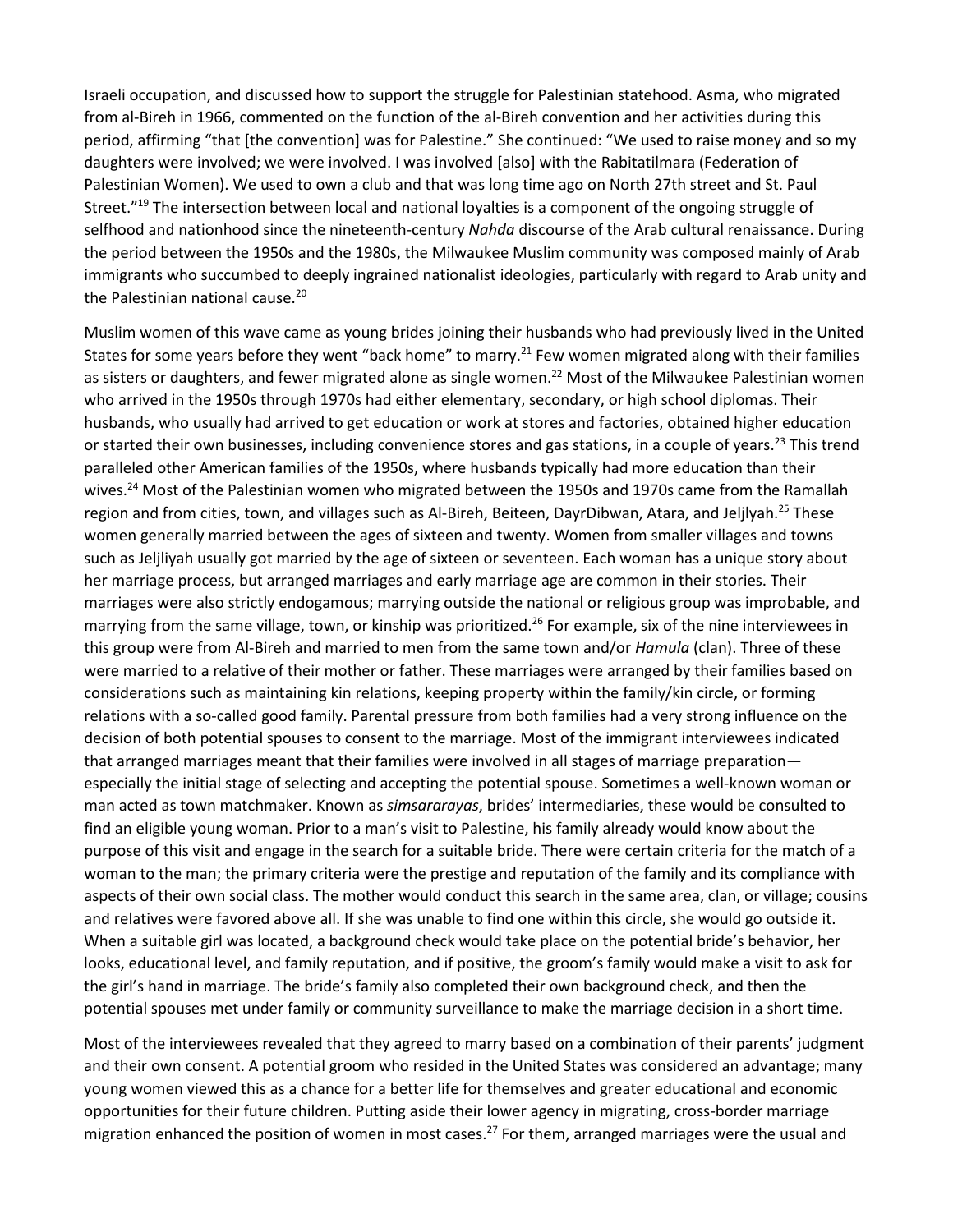ideal way of getting married, and cross-border marriages got them beyond certain spatial and social constraints. Aliya immigrated to the United States to join her husband, who was distantly related to her own family, which was why her father wanted her to marry him. The rest followed the same pattern; the mother in law "knowing there is a girl, came back to Jerusalem; she wanted her son to marry an Arab woman." Aliya said that her marriage was "planned" and continued: "[L] ike a planned wedding: it was not like me meeting him. I was young, and I was just so happy; I wanted to come to America. I did not think." As proud as she was about her home, heritage, and family, she explained that the reason why she was content to marry was "because he was American citizen." As she anticipated, Aliya got cosmetology education and opened her own salon in the United States; however, she was disappointed with her marriage and pursued a divorce. The pressure she faced from her uncle in Palestine to remain in an unhappy marriage is indicative of the strong familial and cultural impositions on women even from thousands of miles away.

The fact that Palestinian women's migration to the United States was stimulated by individual autonomy but achieved as part of a family union is an indicator of the gendered aspect of both migration and marriage. As Aliya's case demonstrates, cross-border marriages aimed at co-ethnic marital unions, but they also meant more agency, mobility, and liberty for women, especially under the Israeli occupation. While family union was the main reason, women, with no less enthusiasm than men, sought opportunities in opting for (arranged) marriage migration. As Nicole Constable has noted, marriage migration "involves a similar desire to attain a more favorable position in the spatial hierarchy and to benefit from the advantages of a better location."28 Marriage migration is a global movement that produces similar outcomes in communities in which it happens. In her article on the gendered aspect of marriage migration, Minjeong Kim states that "[m] arriage migration led to social, demographic, and cultural transformations of current and future generations . . . and raised new issues in relation to race, ethnicity, gender, class, and nationality."<sup>29</sup> In the case of the Palestinians in Milwaukee, marriage migration constituted a Palestinian Muslim community consolidating within their own local community and yet well integrated to mainstream society through formation of families, educational integration of immigrants and their children, etc. The influences of marriage migration on the community are strongly felt in future generations as well, since the immigrant community, no matter how much oriented towards challenging physical and invisible boundaries, had a greater tendency to protect its tradition and culture. Therefore, crossborder spouses became the ideal for marriage and were imposed on their children as well; the daughters of the immigrant generation found their spouses in the homeland, and overseas grooms immigrated to the United States to join their wives. Until younger second-generation Palestinian Americans viewed such marriages as incompatible, many elder second-generation women married from overseas or from their local circle in the United States.

Typically in an arranged Palestinian marriage in the United States and West Bank, Palestine, as most interviewees explained, several steps would be taken leading to the wedding. The first was the *tulba*, a ceremony in which the groom and his family made a formal visit to the bride's house to ask for her hand in marriage. *Tulba* allowed the couple to learn more about each other, usually with a family member present. Once the couple and their families agreed upon the marriage, they would move forward with the legal marriage contract, *katbkitab*. This would take place before the wedding ceremony—from a few months after the *tulba* to a few days before the wedding. A couple of nights before the wedding ceremony, a *henna* celebration was held for the bride and the groom along with friends and family in which they had the opportunity to dress in traditional clothing and receive henna tattoos.<sup>30</sup> Finally, the wedding ceremony was held, usually with a dinner, music, and dancing. These weddings and ceremonies continued customary mate selection processes, providing parents a chance to seek brides or grooms for their children.

Abiha is an immigrant woman who came to Milwaukee with her father as a teen in 1968. She finished high school in Milwaukee and then got married to a man from the same town in Palestine, Al-Bireh. He saw her at an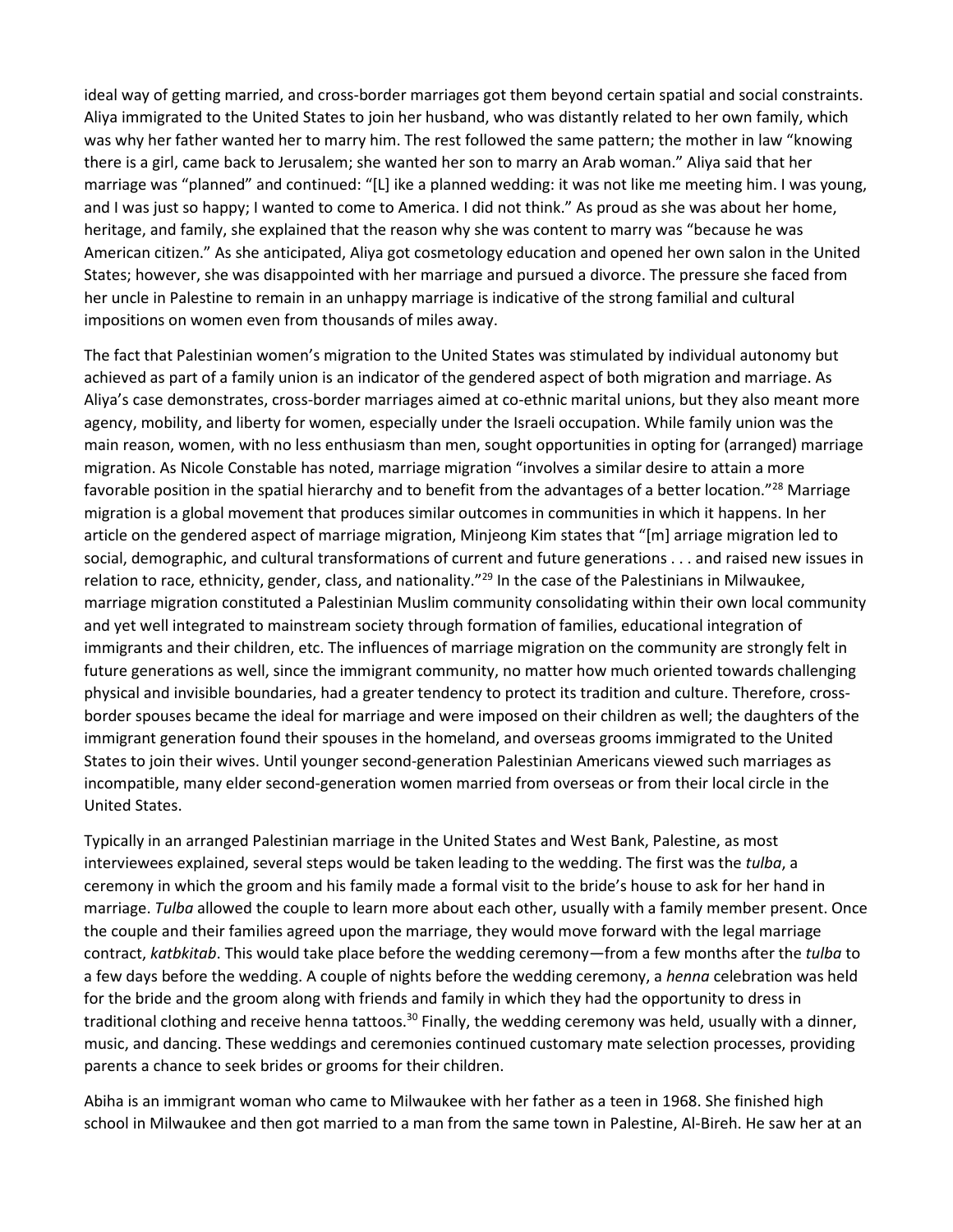engagement party and then called her father to ask for her hand in marriage. At that time, her mother was still living in Palestine, and when her father called her mother to let her know, Abiha's mother consented because the groom came from a good family. Abiha described that "they (parents) always look for the root of the family—that is very important. It [Al-Bireh] is a small city, so everybody knew who he is." Abiha has three sons and two daughters, and all of her children obtained college degrees. Three of her five children are married to spouses from Al-Bireh through the traditional arranged marriage process. Her youngest daughter was twentyseven years old and was engaged to a man living in Palestine at the time of the interview, which is one example of the practice of cross-border marriages among the second generation.

During this period, 1950s through 1980s, the marriages of the second generation of this group also tended to be arranged, but women now had a greater role in choosing their spouse than did their parents' generation. In addition, a longer and less monitored period of chaperoned dating usually took place. The small size and the composition of the community were limiting factors for the brides, who typically sought grooms who were Palestinian with higher education. Families in the United States from the same towns and villages stayed in contact with one another through local and national events and conventions. Apart from their social, cultural, and political functions to facilitate relationships among families and with their homeland, these events also encouraged the second generation to marry from within their own group. $31$ 

A significant number of the children of immigrants who were born before the mid-1980s married Palestinians either born in the United States or Palestine. Sanna, born in the United States, confirmed that "it is nice to be from the same village and same cultural background." Feda, the oldest daughter of Palestinian parents who migrated from Al-Bireh in the 1960s, married when she was eighteen years old to a second-generation engineer after receiving her high school diploma. Her two younger sisters, however, finished college and only then married American-born Palestinians. These grooms' parents were originally from the same town (Al-Bireh) as the girls' parents. The mother, who immigrated as the bride through cross-border arranged marriage, organized trips to their town and village in Palestine to look for potential suitors for her daughters. Thus, parents continued to seek marriage partners for their children in the local circle and arranged their marriages by bringing in cross-border grooms. Dina stated that she was supposed to marry not only a Palestinian but also someone from her hometown, Al-Bireh. She explained how towns of origin used to be considered as sources of difference: "Living in Louisiana, I was surrounded by people from all different towns from Palestine. It is funny, because you are all from the same place: it is Palestine. It is like you are from Wisconsin, but it is like Greenfield can be different. And the different towns; it is all very different." Yet, Dina pointed out that although back in the homeland, being from different towns would lead to considerable divergences, in the United States these differences could be ignored and people could unite around a more encompassing frame: their national identity. Therefore, the influence of local politics steadily decreased while new meanings and more importance were attributed to national, ethnic, and religious identity.

To fulfill their expectations, parents took or sent their children to the homeland. Dana, Lena, and Randa, born and raised in Milwaukee, went to visit Palestine with their parents and got married there at the ages of twenty, twenty-one, and seventeen, respectively. They then applied for spouse immigration visas and brought their husbands to live in the United States. Randa, however, has three younger sisters who all finished college. Each of her younger sisters met her husband in college in Milwaukee in the 2000s. Two of them married Palestinians, but one married a Moroccan. Randa and her sisters exemplify a notable division within American-born Palestinians: the divide between older and younger siblings. Older siblings tended to marry in the same national group and in significant numbers to overseas spouses—usually from the same area in Palestine as their parents. Their educational levels vary; very few have less than a high school education, and some had a few years of college. Among the group with less than a high school education, some finished their diplomas after they got married—as did Randa herself. The group of younger siblings, who reached the marriageable age in the 2000s,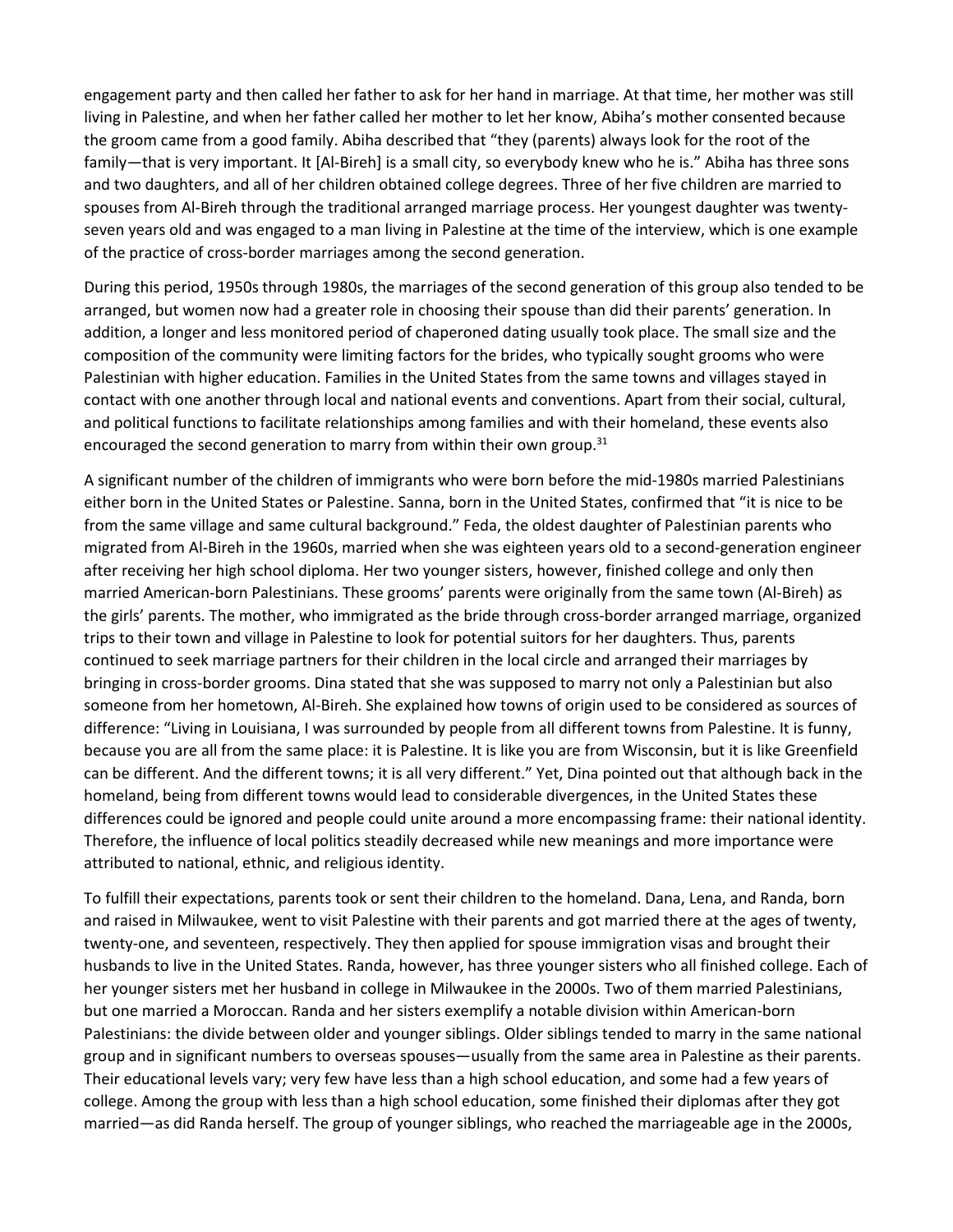tended to have more choices due to multiple factors including their higher educational level, career attainment, and the growth of the Muslim community in the 1990s and 2000s. As the Muslim community became larger and more diverse, parents tended to loosen their expectations of marrying their daughters to Palestinians.

## SELF-INITIATED INTERMARRIAGES WITH CULTURAL PROCESSES AND CELEBRATIONS

Most Palestinian women who migrated in the 1980s and 1990s came with at least high school or college degrees.<sup>32</sup> between eighteen and twenty-four years old. Among the fifteen interviewees who migrated during this period, nine came from the Ramallah region with four-year college degrees and two with high school diplomas; two migrated from Kuwait with some college education, and two from Jordan with high school diplomas. Half of these women went back to school after migration either for undergraduate or graduate degrees. All of them married either before migration or came as fiancées and married in the United States. Among these, five women have the same level of education as their husbands, three have less education, and two have higher education than their husbands. Their marriage processes varied; those with college degrees met their husbands in college, and their marriages were not arranged. These women then went through the remaining arranged marriage process of background check, *tulba*, and *Katb Kitab*.

Similarly, the second generation born and raised in the United States during this period shows a deviation in their socio-cultural orientations, education level, and strong religious affiliations from their parents and elder second generation. Their level of education, interaction with Muslims from other racial and national backgrounds, and the unavailability of compatible potential spouses in their Palestinian community affected their partner selection and helped transform the marriage patterns of Palestinian immigrants and their children. First, all of them possessed at least college degrees and were employed. Nada commented on her generation's objectives: "Nowadays, I feel that girls are trying more to get educated before marriage. And I feel that they are delaying the age at which they get married." Palestinian American women now place more emphasis on their education and career goals, which are among the factors that have increased their negotiating power in the marriage process. Growing up as American Muslims in a multicultural and multi-religious society, attending community Islamic schools, and acquiring higher educational levels consolidated this young generation's diasporic identities. These identities, a product of their historical and social contexts, provided them with a dynamic understanding of Islam as a modern religion open into different interpretations, especially regarding the issues of marriage, divorce, and gender equality. When negotiating their choice and criteria of marriage partner, they used their identification as Muslim and American, not as Palestinian, to get their parents' consent. Moreover, few among them preferred to marry Palestinians who were born and raised in Palestine even if they were educated, as they see these men as culturally incompatible. This Islamic identity "legitimates increased individual control of marriage decisions,"<sup>33</sup> on to utilize this identity as a negotiating tool for their marriages. As Denise al-Johar confirmed, the role of education and religiosity promoted second generation Muslim intermarriage in the United States.<sup>34</sup>

A rough estimate suggests that there are between fifteen and twenty thousand Muslims in the Greater Milwaukee area.<sup>35</sup> Newcomers from South Asia, Morocco, and Arab countries changed the demographic composition of Muslim communities in Milwaukee beginning in the 1980s.<sup>36</sup> The size and ethnic composition of the Muslim community inform the degree to which women socialize and interact with Muslims and non-Muslims. The increased diversity of the religious community allowed for interactions among Muslims from different ethnic and national backgrounds, and Islamic institutions functioned as spaces for community, religious, and cultural activities. This interaction tended to fuse community members around one common shared Islamic identity. For this generation of Palestinian Americans, religion was the determining factor and assumed priority over the parents' culture. Women now perceive themselves in relation to cross-cultural, dual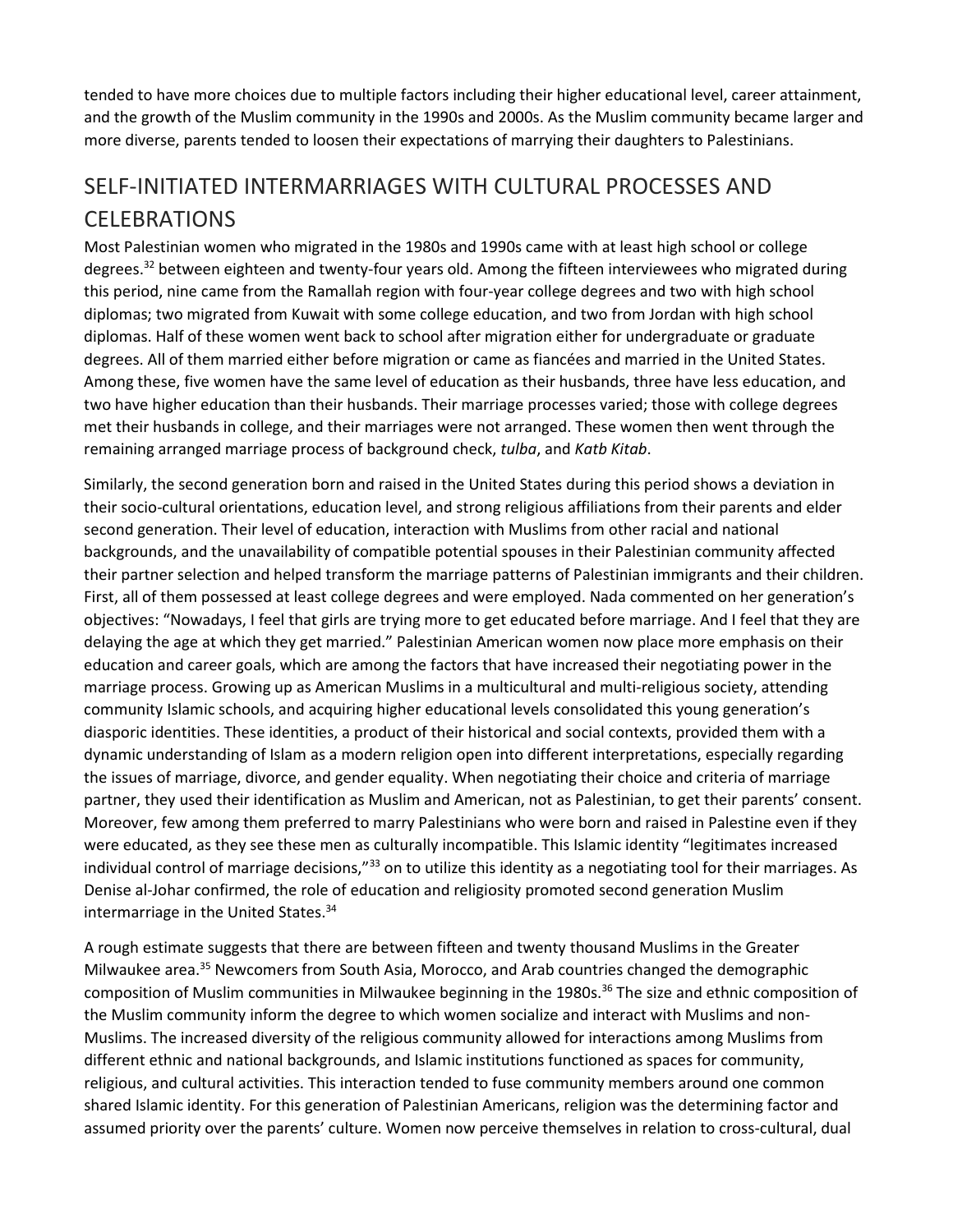membership in mainstream and minority cultures. Farah, who went to Salam school for three years and then a Catholic school for girls and was actively engaged in Islamic organizations, identified herself as follows:

I identify first as Muslim, and then as American. I put me being Palestinian third only because of the fact that I was not born or raised there. I was born here so my culture is more American than it is Palestinian. But when people look at me, I actually say I am Palestinian because I know what they mean when they ask me "where are you from?" So I immediately say "my parents were both born and raised in Palestine." And I identify first with Islam because it is a lifestyle and I try to implement it in my everyday life—the hijab really helps with that; praying really helps with that. But I try to get the best out of the American culture and the best out of the Arab culture.

The way Farah self-identified points out the hierarchical mode of identification in which the affiliations are apt to change depending on the benefits brought or taken away, with national identity possessing the lowest level of importance and religious the highest. Strong affiliations with Islamic identity are closely related to the Islamic institutions as the embodiments of the Islamic revival movements. These movements signified a resurgence which challenged firm structures of social foundations of any other type. Individual and collective identities, gender roles, social organizations and institutions, marriage trends, and political activities were redefined and reconfigured by those who became subjects or objects of this revival. It allowed women to socialize in a larger community, negotiate their rights as women, and acquire more authority and agency in arranging their marriages.

Women increasingly established a new trend by practicing intermarriage—nationally, ethnically, and racially thus decreasing their parents' involvement in the selection of marriage partners. They also postponed marriage, which increasingly changed their community's standard of marriageable age and informed the transformations in women's agency in the American Palestinian community. Among this second-generation group, three were married to Caucasian Americans who converted to Islam before marriage; three married Pakistani Americans; two married Moroccan Americans; two married Syrian Americans; one married a Palestinian living in Palestine (who migrated to Milwaukee to join his wife), and two remained in college, with one not considering marriage at that time. The parents of all of these interviewees were living in West Bank, Palestine before they migrated to the United States.

Muslim marriages across social, cultural, and ethnic boundaries receive less resistance from families than interreligious marriages. Even these, however, are usually gendered conversions in which the non-Muslim male usually converts to Islam.<sup>37</sup> This is contrary to interreligious marriages in other societies, in which usually the women convert to Islam.<sup>38</sup> That is because Muslim women's marrying non-Muslim men is interpreted as forbidden in Islam. According to "classical Shari'a regulations: a Muslim man may marry a Christian or Jewish woman but no other unbeliever; a Muslim woman may not marry a non-Muslim under any circumstances."<sup>39</sup> American Muslim women who married converts disclosed that their spouses' adoption of their religious beliefs was the only solution to get their parents' approval. This has grown to be a more common occurrence in other diasporic Muslim communities. Sindre Bandstad's study of the Muslim community in Cape Town, South Africa, unfolded that interreligious marriages do occur and are met with varying reactions. In these interreligious marriages, where one partner was Muslim and the other was non-Muslim, often the non-Muslim partner converted to Islam (67.9 percent).<sup>40</sup>

Even if intermarriages are not as harshly opposed as interfaith marriages, more often than not they indicated the tension between maintaining cultural consistency and the increasing demand for matching religious values.<sup>41</sup> Zena was a thirty-three-year-old second-generation Palestinian American woman who indicated that the marriage process has changed since her older sister, who is ten years older than her, got married. She said: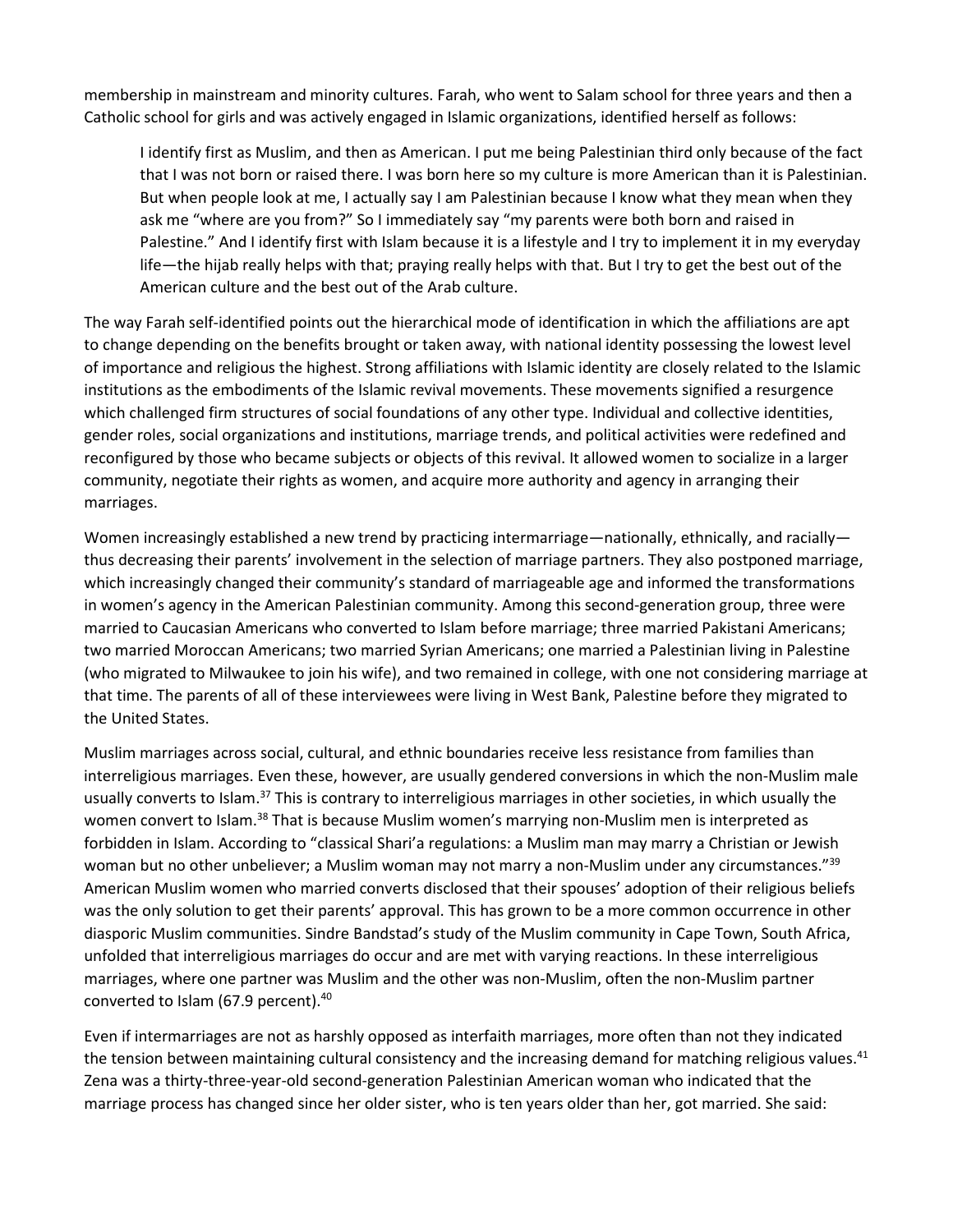My sister is in her forties. Her generation got married very young because their parents did not know how to raise their kids in the United States. They got their kids married very young, like right out of high school or before high school, and then they got married usually to people from overseas. The Arabs and Muslims around my age are completely different; lots of them are still not married, the few that are married do work and they do have kids. . . . So it has changed because I think it depends on how long the parents have been in the United States and have adapted to American culture.

As she explained, Zena's sister married before high school to a relative from her parents' village in Palestine. However, Zena and her other sisters married men of their choice. Zena married a Moroccan whom she met in college. Zena predicated the change in parents' perception of ideal marriage age on adapting to "American culture," and for her own marriage, it was her spouse's Muslim identity that motivated her to proceed with her relationship, wielding it as a negotiating token that allowed her to gain her parents' blessing. Most of the interviewees who married outside their group indicated that great strength and a good deal of convincing were required in order to obtain parents' permission. Mothers usually were the sole supporters of daughters' desire to marry outside the ethnic community. They often contributed to easing the process of negotiation, convincing the father of the suitability of the potential spouse and supporting and strengthening their daughters' determination to marry a Muslim spouse of their choice— regardless of his national origins. Ayda explained her mother's position in encouraging her to ignore the reactions:

I thought my mom would care that he was not Palestinian; she actually is the one who [encouraged me]. Because I was really self-conscious about it [his not being Palestinian], I was the very first in my family and my extended family, even further, distant, farthest family you can think of, who has not married a Palestinian. And especially following the steps of my sister, who married a guy who was from the exact same village, I knew that I would be dealing with a lot, and my mom really put into perspective that, it really was not a big deal, and that stuff [community gossip about her not marrying a Palestinian] would only last a couple months but a marriage lasts a lifetime. And that stuff is insignificant, so it was definitely my mom [who encouraged me].

The reasons for mothers' support of their daughters' intermarriage are connected to each family's situation. For example, Ayda's mother had a college degree, but education was not the only reason for her encouragement. Her interaction with Muslim and non-Muslim communities; the religious rhetoric that emphasizes the Muslim identity of the *umma* [Muslim community]; and, more importantly, the influence of the second generation on changing their parents' perspective toward the criteria of the potential spouse led to education level and religion taking precedence over national origin. Also, after marrying her oldest daughter to a Palestinian from her original village in Palestine, the obligation of staying connected to homeland was partially fulfilled. Undoubtedly, there is also a domino effect on intermarriage; prior to her marriage decision, Ayda's friends from two Palestinian families intermarried to non-Palestinian Muslims, one of them to an American convert and three to American South Asians. Similarly, her intermarriage encouraged her female cousins and others from her generation to marry outside their national and ethnic group. A year later, Ayda's cousin married an American Pakistani.

The fear of not finding the right match played an important role in women's negotiation with their parents as well as marrying outside a national group. Ayda met her husband at the local religious center in 2009 and married him in 2015. It took her a few years to get her family to accept him because he was not Palestinian. After she got engaged, members of the Palestinian community questioned her decision to marry a Syrian. For Ayda herself, a potential groom's national background should not have been the primary form of identification. This view presented difficulties among her Palestinian community, as "people would not identify him as an engineer, as a Muslim, or as an Arab. But the first thing that they would mention was his [Syrian] culture." She confidently explained to them that her decision "was not like *haram* [forbidden in Islam] or *ayb* [shameful]." She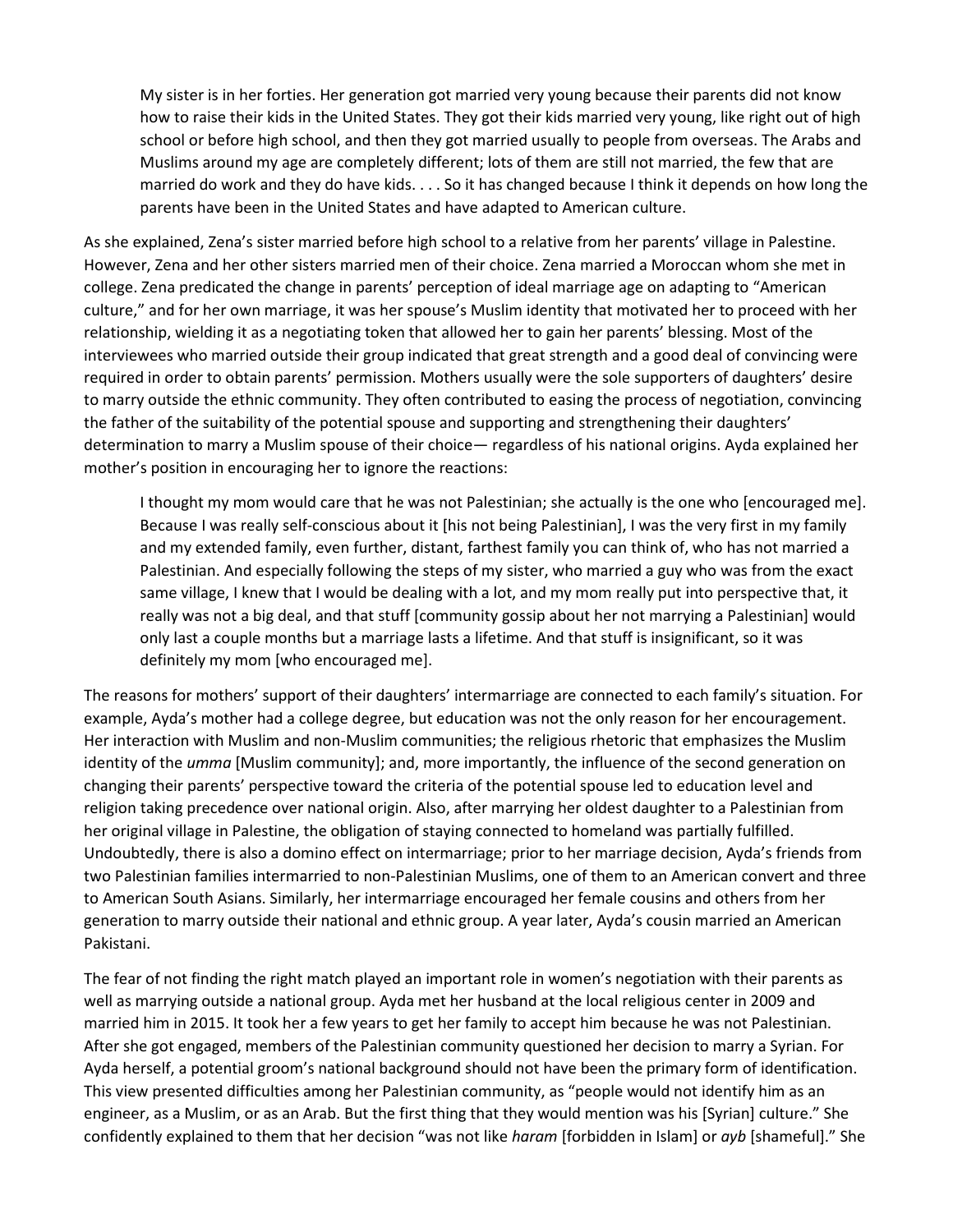confirmed that her friends, who were mainly second-generation Muslim women, "cared more about how he looked and what he did for a living" than his national origins. However, Ayda's identity as a Palestinian American is still important to her. She explained her mixed feelings about marrying outside of her national group:

He was the guy that fit all of my dad's expectations except for one, which was that he was not Palestinian. So, when he came to ask for me, I instantly knew that it was going to be a problem, but I also knew that he fit all the other criteria so it was not as bad as it could have been. Me and my dad both have the same expectations, and to be honest, I would want—*just because of what is going on overseas*, I would want my children to be 100 percent Palestinian. I mean *it is the dream*. It is what I would want— I want—I want that for my family and *just for the future of Palestinian people*. But I mean if I sat around all day and waited for somebody who was compatible with me and who met all the expectations that I had, all the expectations my dad had, and who was Palestinian, I would be—I would never get married.

Ayda's feelings of obligation toward her national group reflect the dynamism between diaspora and homeland among Palestinians in diaspora. It also shows that marrying a Palestinian is a first choice, and yet a "dream;" marrying from the same national group is not realistic as much as it is desired. Yet, the fact that it cannot be fulfilled does not really bother most of the women because for many second-generation women, their diasporic identity should be seen as "an idiom, a stance, and claim" for mobilization and strengthening of group loyalties and sustainment of the imagined homeland traditions and customs.<sup>42</sup> The romanticizing of homeland culture, their parents' nostalgic remembrance of their lives in Palestine, frequent visits to their parents' homeland and accessibility of transnational communications, and the ongoing Palestinian Israeli conflict are among the mobilizing forces for the second generation to "adopt a diasporic stance"<sup>43</sup> that includes the preserving of their parents' societal standards and wishes. The choice to marry within the group should be seen, as with other forms of cultural and social conservatism, to preserve group unity and reinvent Palestine, "figuratively and literally;"<sup>44</sup> as Ayda said, it is seen as a way to contribute to "the future of the Palestinian people."

Therefore, adopting and prioritizing religious identification among American Palestinians did not result in the dismissal of Palestinian national politics and identity. Indeed, internationalizing the Palestinian cause in humanitarian terms and the rise of international advocacy movements, such as the International Solidarity Movement, increased public awareness about the situation and the unjust treatment of Palestinians. During this period, homeland national organizations adopted and incorporated the era's religious discourse, and a number of religious organizations were founded. For example, the American Muslims for Palestine, founded in 2005, was formed to educate the public about the Palestinian plight and the Israeli occupation's atrocities against Palestinians and to enforce Muslims' duty to support the Palestinian cause.<sup>45</sup> Hence, the Palestinian cause has no longer been perceived as a Palestinian or Arab issue; more recently it has been treated as a Muslim, and in general a global human rights and social justice movement. This goes beyond helping to consolidate the young generation's Palestinian identity. Accordingly, national or ethnic identity and feelings are not prioritized in social life, marriage decisions, or daily practices. Rather, they are expressed and exhibited with pride through symbolic and ritualistic practices such as traditional ceremonies and cultural clothing. In her study on the Palestinian community in New York, New Jersey, and Pennsylvania, Randa Serhan explains that American Palestinian community events such as weddings are a form of resistance. "[T]he Palestinian flag, scarves, *kaffieyb*-covered rods, and flag-colored *masabih* have become ubiquitous at weddings. As these practices emerged after 1987, weddings between Palestinians became Palestinian weddings"<sup>46</sup> as the Palestinian American community "sees itself as safeguarding its heritage, remaining true to its traditions, and preserving Palestine and its history."47 Weddings represented more than the celebration of the marriage of two people; instead, they symbolized the cultural identity and cultural clash more than ever. Interestingly, Farah's parents' first consideration when she communicated her desire to marry a Pakistani was "how to make the wedding, the henna." She continued: "My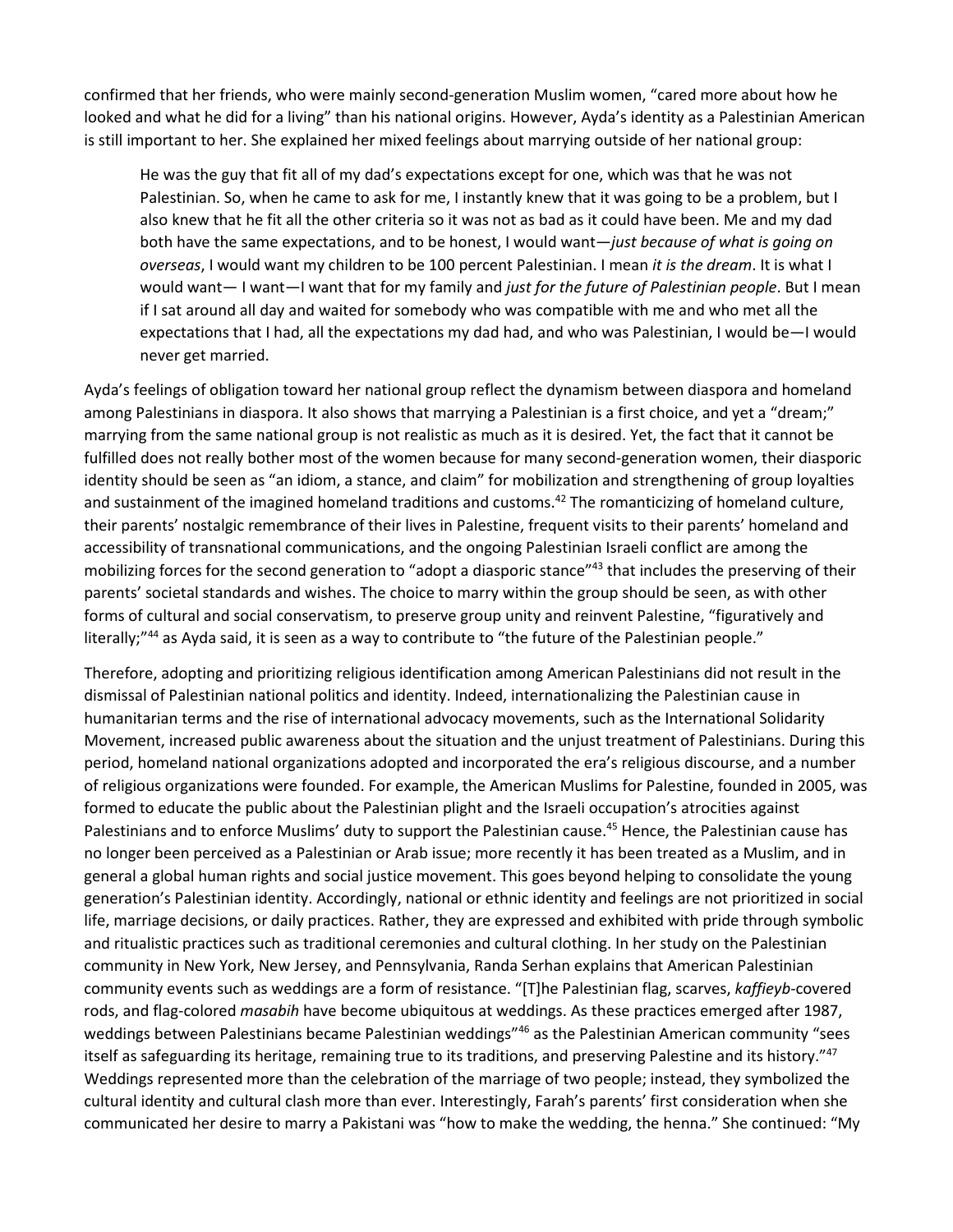mom was freaking out that I was not going to be wearing the *thobe* [traditional Palestinian dress]. And every time she would start freaking out, I would say 'mom, just wait until you see it.'" Farah thought, "their doubts stemmed more from how to go about things with the community than anything else. And there was a culture clash too, specifically the differences in how the two families have their weddings." Ayda, who wished to marry a Palestinian but ended up marrying a Syrian, faced a great deal of community reaction. She organized her wedding as it is practiced in her village. She followed each process of *tulba*, which she described as "an old-time dating period," although she had already met her spouse at a religious program; *khutba*, "which is an engagement party"; *henna;* and wedding.

In brief, women challenge, act, and react to their realities using their "fluid and multiple identities." Their adoption of certain cultural traditions over others and their prioritization of Muslim identity in an era of Islamic discourse are ways of coping with living in diasporic communities informed by gendered cultural practices. The marriage process is one of the indicators of women's power or its lack in negotiating their social rights and roles. While definitions of marriage among first and second-generation American Palestinian women vary depending on the historical context, level of education, career goals, and family background, women increasingly become aware of and adopt the discourses and strategies that increase their agency in marriage decisions. As a result, religious identity has become the most important factor in determining marriage partners and convincing parents. Nevertheless, the position of Palestinians as a displaced population living in fear of losing their connections to the imagined and real homeland and traditions complicates their choices and exerts an undeniable influence on their in-group marriages.

## NOTES

- 1. A portion of the oral interviews used in this study were conducted as part of a large oral history project that has been taking place since 2010. The project is led by the Arab and Muslim Women's Research and Resource Institute (AMWRRI), a nonprofit organization that focuses on collecting the narratives of women from the Arab and Muslim communities in the greater Milwaukee region.
- 2. Enaya Othman, "Arab-American in Milwaukee: History and Assimilation" (master's thesis, University of Wisconsin Milwaukee, 1998).
- 3. As a point of clarification, I am using the term "first generation" to apply to immigrants who were born outside the United States, and "second generation" for their American-born children.
- 4. AMWRRI was established in 2010 with a mission to collect the histories and experiences of Arabs and Muslims in the United States.
- 5. Stuart Hall, "The Question of Cultural Identity," in *Modernity and Its Futures*, ed. Stuart Hall, David Held, and Tom McGrew (Cambridge: Polity, 1992), 310.
- 6. Roger Brubaker, "The 'Diaspora' Diaspora," *Ethnic and Racial Studies* 28, no. 1 (2005): 12; Judith Butler, *Excitable Speech: A Politics of the Performative* (New York: Routledge, 1997); Chandra Talpade Mohanty, "Under Western Eyes," in *Third World Women and the Politics of Feminism*, ed. Chandra Talpade Mohanty, Ann Russo, and Lourdes Torres (Bloomington: Indiana University Press, 1991), 51–80.
- 7. Matthijs Kalmijn, "Intermarriage and Homogamy: Causes, Patterns, and Trends," *Annual Review of Sociology*  24, no. 1 (1998): 398.
- 8. Alean Al-Krenawi and Stephen O. Jackson, "Arab American Marriage: Culture, Tradition, Religion, and the Social Worker," *Journal of Human Behavior in the Social Environment* 24, no. 2 (2014): 117–24.
- 9. Othman, "Arab-American in Milwaukee."
- 10. For more information about these organizations see Enaya Othman, "'Strategies of Recognition' and Palestinian Immigrant Women's Cultural Dress: Forging Communities and Negotiating Power Relations," *Journal of New Middle East Studies* 5 (2015): 1–15; Adnan Ahmad, interview, May 4, 1998. Ahmad was a community organizer and a leader in the 1970s and 1980s in Milwaukee.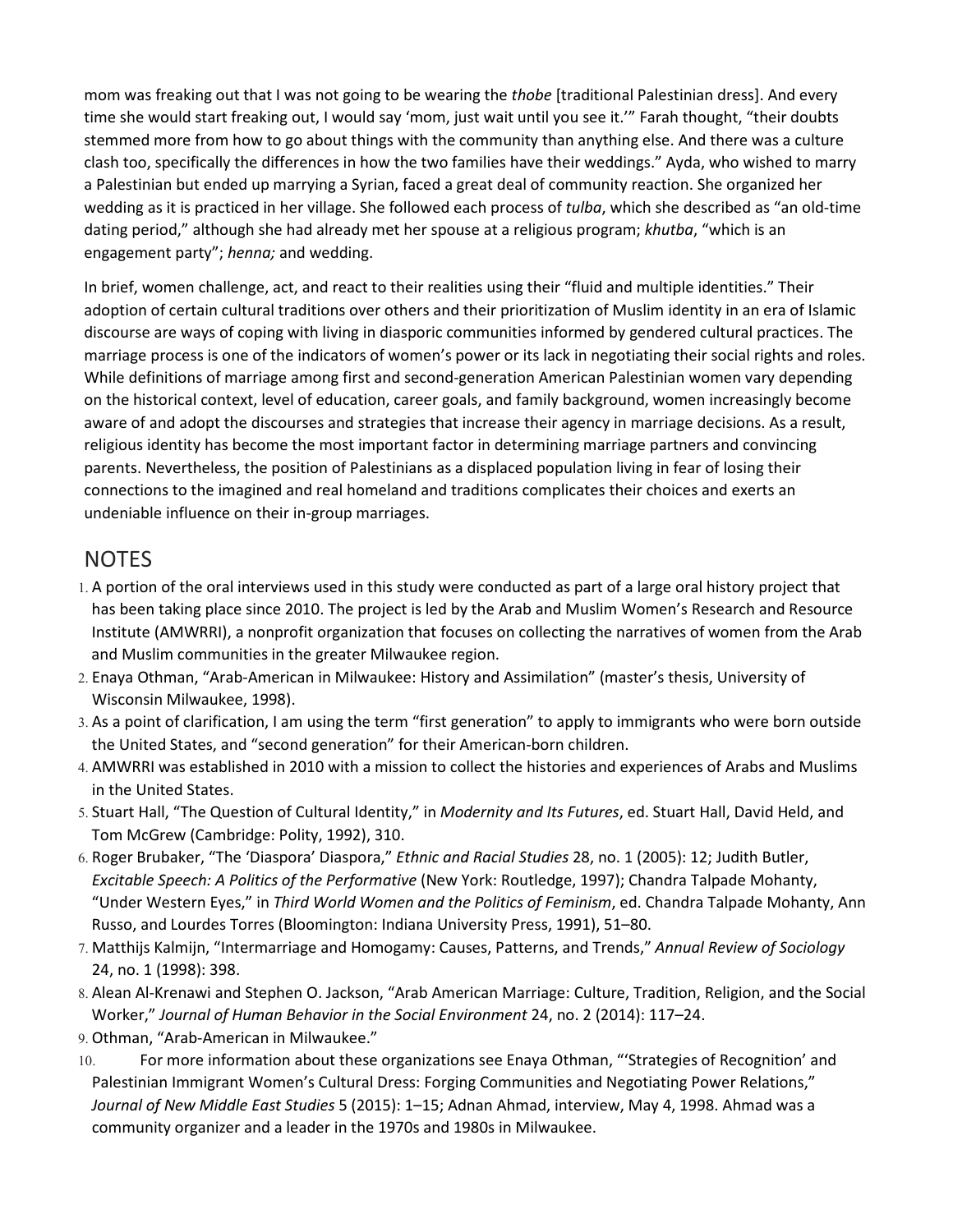- 11. Ahmad, 1998. Ahmad listed examples of these organizations including American Federation of Ramallah (1952), Al-Bireh Society (1980s), the Arab Student Organization (1960s), the Arab American Association of Milwaukee (1960s), the University of Wisconsin Milwaukee Student Chapter (1970s), the University of Wisconsin Milwaukee Muslim Student Association (1970s), the Arab-American University Graduates (AAUG) (1967), the National Association of Arab Americans (NAAA) (1972), the American-Arab Anti-Discrimination Committee (ADC) (1980), and the Arab American Institute (1985). It is worth mentioning that these organizations exemplified the type of unity that Arabs from Muslim and Christian religious backgrounds intended to demonstrate.
- 12. Oliver Roy, *Globalized Islam: The Search for a New Ummah* (New York: Columbia University Press, 2004); Also, for more information on Muslim revival, see John L. Esposito, *Women in Muslim Family Law* (Syracuse, NY: Syracuse University Press, 2001).
- 13. See Leila Ahmad, *The Veil's Resurgence, from the Middle East to America* (New Haven, CT: Yale University Press, 2011).
- 14. Othman, "Arab American in Milwaukee."
- 15. Dr. Waheed al-Deen Ahmed, a Pakistani immigrant who settled in Milwaukee in 1977, was an instrumental figure in establishing the Islamic Society of Milwaukee, ISM. He talked about the Muslim student organizations and Doctors Association, which was called "The Islamic Foundation of Greater Milwaukee"; he got together and purchased this center on South 13th Street and Layton.
- 16. For more information on ISM history and activities, see their official website: http:// [www.ismonline.org/](http://www.ismonline.org/)
- 17. There are also other non-Sunni Muslim sects in Milwaukee, such as Dar-ul-Hikmah, a Shia Ithna Asheri Muslim religious organization, and Masjid Bait-ul Qadir, that belong to the Ahmadiyya group. For more information, see Annysa Johnson, "Ahmadiyya Muslims Worship Freely Here, but Persecuted Elsewhere," *The Journal Sentinel* (Milwaukee, WI), June 22, 2013, [http://www.jsonline.com/news/ahmadiyya-muslims-worship](http://www.jsonline.com/news/ahmadiyya-muslims-worship-freely-here-)[freely-here-b](http://www.jsonline.com/news/ahmadiyya-muslims-worship-freely-here-)ut-persecuted-elsewhere-b9957553z1**-**216452141.html; on Dar-ul-Hikmah see [http://www.](http://www/) darul-hikmah.org.
- 18. Ahmad, 1998; in an interview with the author and multiple informal discussions, Ahmad explained the community cultural and national activities and the functions of homeland organizations such as Al-Bireh American Society and the national politics of the period.
- 19. Othman, "Strategies of Recognition," 7.
- 20. Othman, "Arab-American in Milwaukee," 51.
- 21. Enaya Othman, "The Immigrants to Milwaukee from the Arab World," Arab and Muslim Women's Research and Resource Institute Website, AMWRRI, <http://amwrri.org/> articles.htm (accessed July 3, 2013).
- 22. Othman, "Arab-American in Milwaukee."
- 23. Othman, "Arab-American in Milwaukee."
- 24. Christine R. Schwartz and Robert D. Mare, "Trends in Educational Assortative Marriage from 1940 to 2003," *Demography* 42 (2005): 621.
- 25. Ramallah and Al-Bireh were the two major large towns that developed into the two largest cities since the 1990s.
- 26. These were consanguineous marriages.
- 27. Danièle Bélanger and Tran Giang Linh, "The Impact of Transnational Migration on Gender and Marriage in Sending Communities of Vietnam," *Current Sociology* 59, no. 1 (2011): 62; Nicole Constable, "A Tale of Two Marriages: International Matchmaking and Gendered Mobility," in *Cross-border Marriages: Gender and Mobility in Transnational Asia*, ed. Nicole Constable (Philadelphia: University of Pennsylvania Press, 2005), 177.
- 28. Constable, 177.
- 29. Minjeong Kim, "Gender and International Marriage Migration," *Sociology Compass* 4, no. 9 (2010): 718.